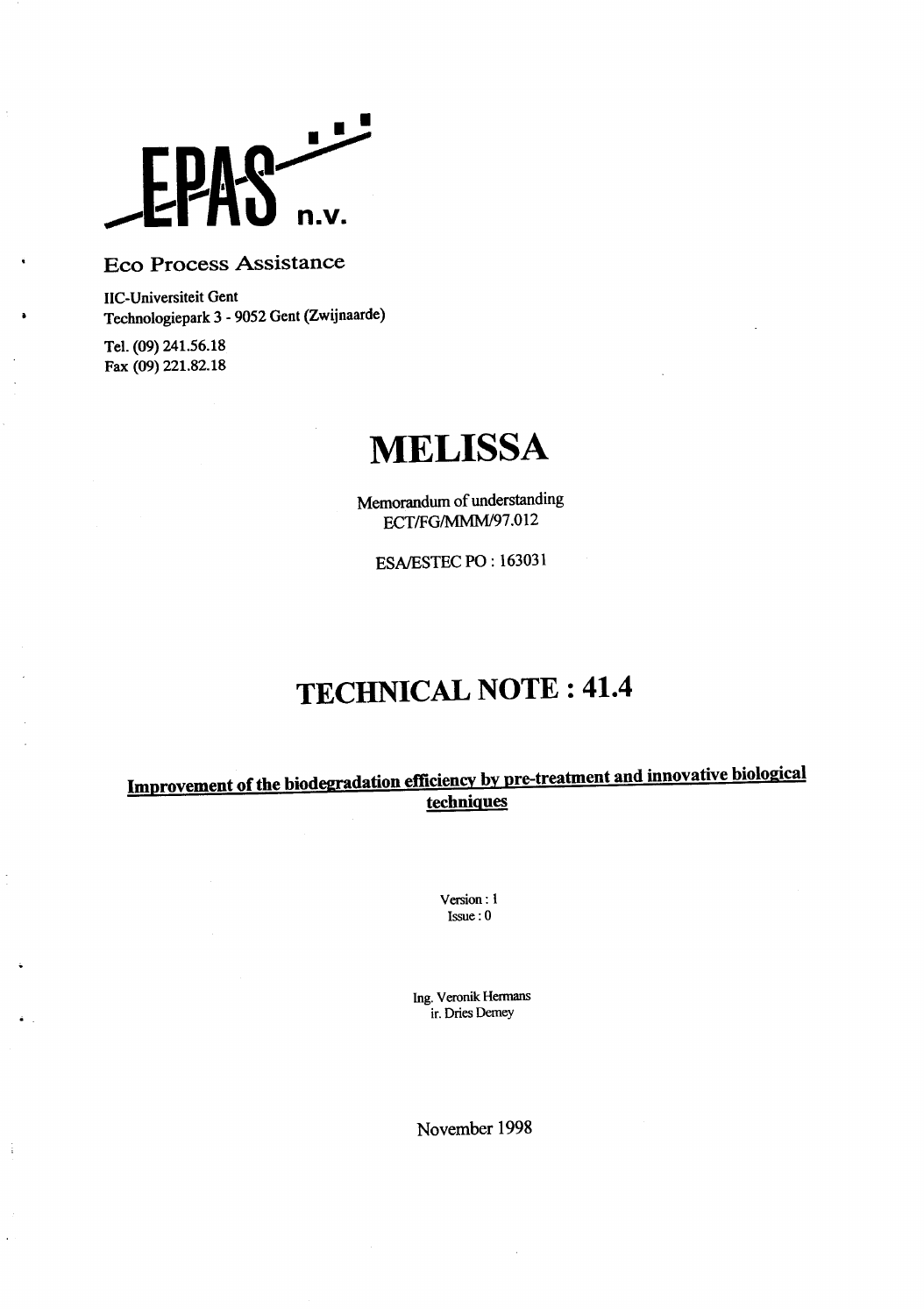## DOCUMENT **CHANGE LOG**

| Version | ssue | Date     | Observation      |
|---------|------|----------|------------------|
|         |      | 28/09/98 | Original version |
|         |      | 30/10/98 | Original version |
|         |      | 26/11/98 | Final version    |

 $\label{eq:2.1} \frac{1}{\sqrt{2}}\int_{0}^{\infty}\frac{1}{\sqrt{2\pi}}\left(\frac{1}{\sqrt{2\pi}}\right)^{2\alpha} \frac{1}{\sqrt{2\pi}}\int_{0}^{\infty}\frac{1}{\sqrt{2\pi}}\frac{1}{\sqrt{2\pi}}\frac{1}{\sqrt{2\pi}}\frac{1}{\sqrt{2\pi}}\frac{1}{\sqrt{2\pi}}\frac{1}{\sqrt{2\pi}}\frac{1}{\sqrt{2\pi}}\frac{1}{\sqrt{2\pi}}\frac{1}{\sqrt{2\pi}}\frac{1}{\sqrt{2\pi}}\frac{1}{\sqrt{2\pi}}\frac{1}{$ 

 $\label{eq:2.1} \frac{1}{\sqrt{2}}\left(\frac{1}{\sqrt{2}}\right)^{2} \left(\frac{1}{\sqrt{2}}\right)^{2} \left(\frac{1}{\sqrt{2}}\right)^{2} \left(\frac{1}{\sqrt{2}}\right)^{2} \left(\frac{1}{\sqrt{2}}\right)^{2} \left(\frac{1}{\sqrt{2}}\right)^{2} \left(\frac{1}{\sqrt{2}}\right)^{2} \left(\frac{1}{\sqrt{2}}\right)^{2} \left(\frac{1}{\sqrt{2}}\right)^{2} \left(\frac{1}{\sqrt{2}}\right)^{2} \left(\frac{1}{\sqrt{2}}\right)^{2} \left(\$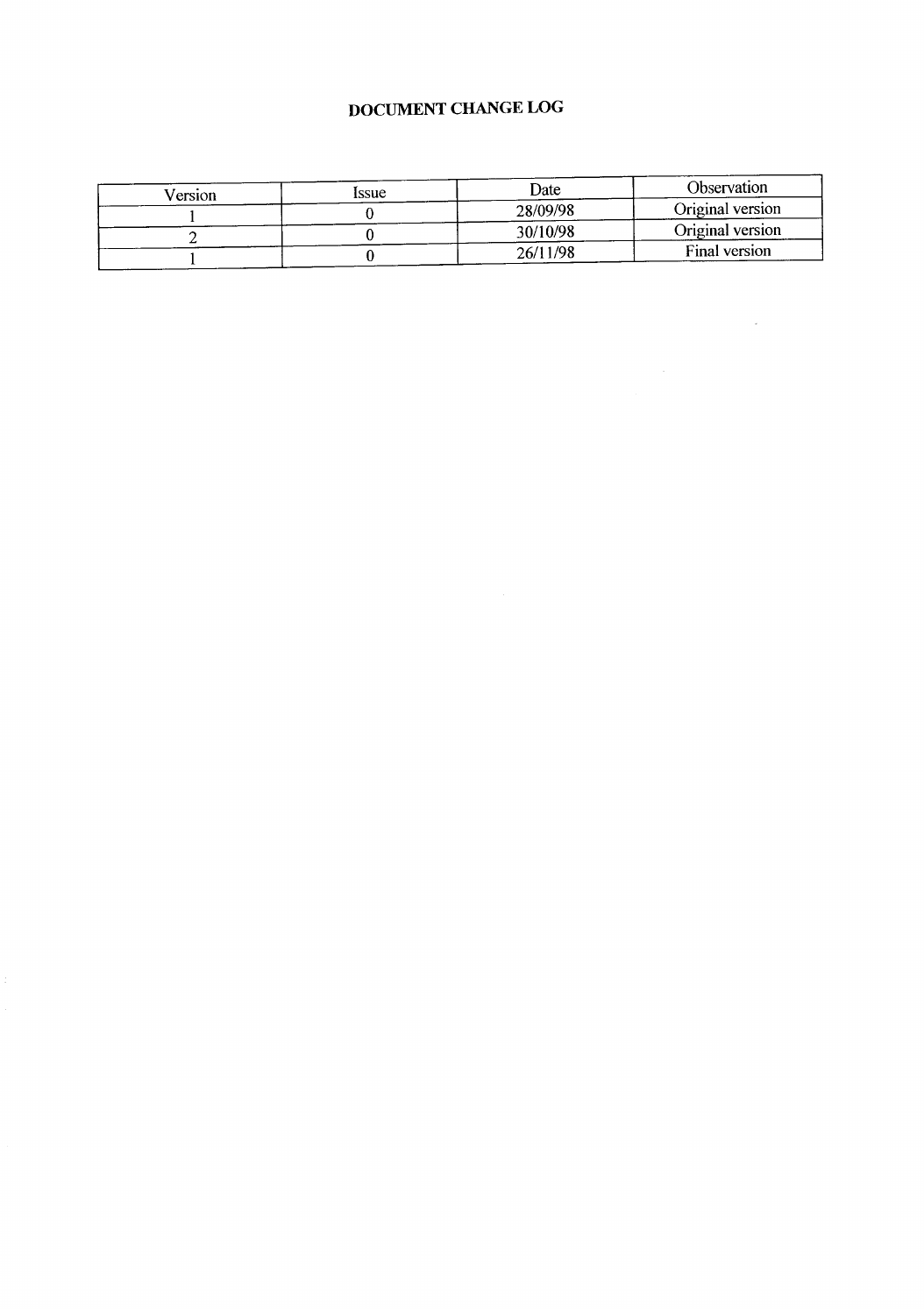## **CONTENT**

Ļ,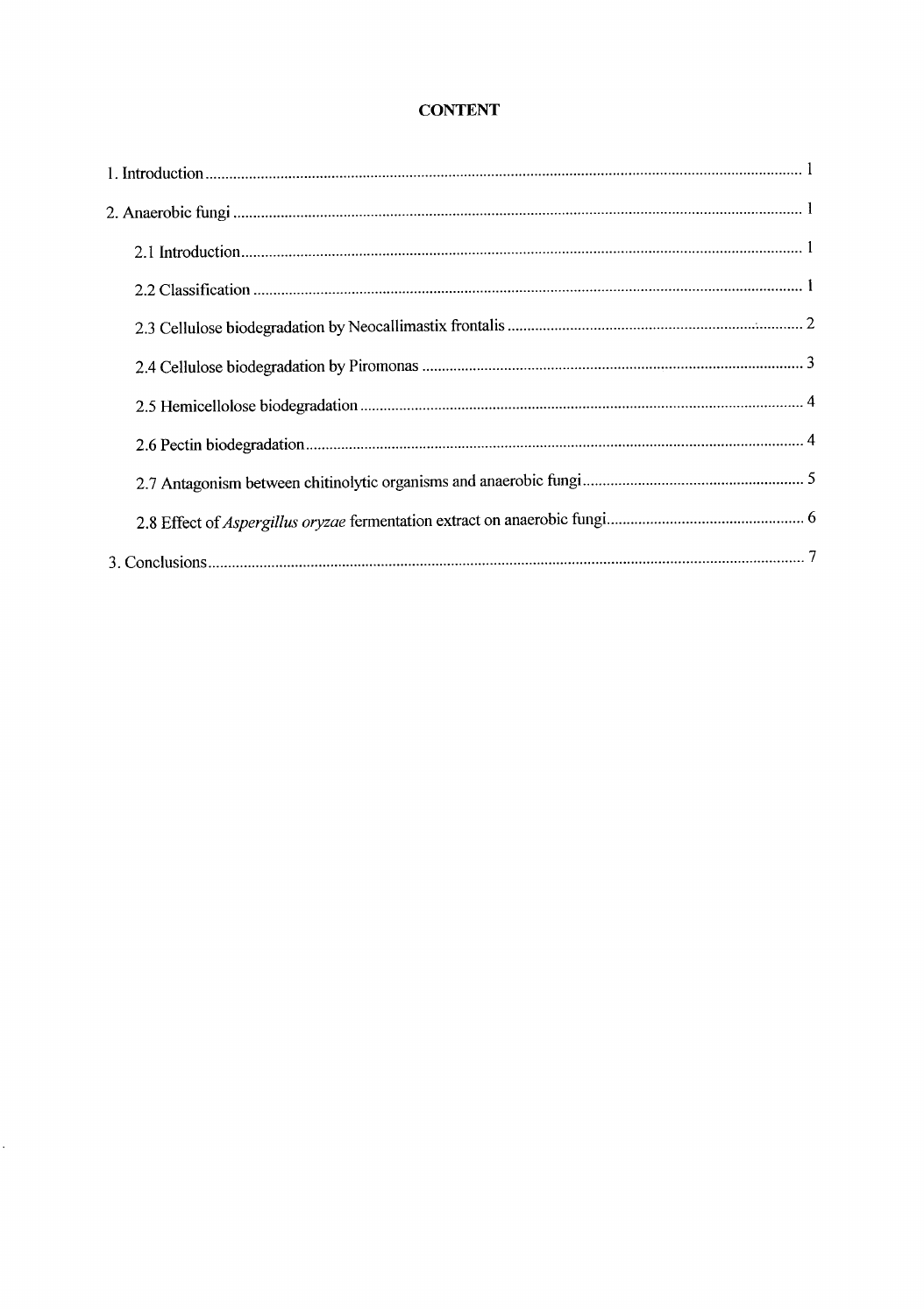#### **LIST OF FIGURES**

- & Wilson, 1995) . . . . . . . . . . . . . . . . . . . . . . . . . . . . . . . . . . . . . . . . . . . . . . . . . . . . . . . . . . . . . . . . . . 3 *T. koningii* and i? *reesei* (Wood gure 2-1. Solubilisation of cellulose by cell-free cellulases of *P. Communis, P. pinophilum,*
- ..\_.......................................................................................................................... 5 1996) . . . . . . . . . . . . . lostridium tertium strain ChK5 (solid symbols) grown on cellulose (Kopecny et al., gure 2-2. Cellulose degradation  $(0, \bullet)$  and glucose release  $(\Delta, \blacktriangle)$  by monocultures of *Orpinomyces joyonii A4* (open symbols) and by co-cultures of 0. *joyonii A4* with
- duures of *O. joyonii* A4 with *Clostridium tertium* strain ChK5 (●) (Kopecný et al., 1996)6 igure 2-3 Production of short-chain fatty acids (SCFA) by  $O$ . *joyonii* A4 (O) and by co-

#### **LIST OF TABLES**

| Table 2-2. Hydrolysis of different cellulose and xylan sources by Piromonas communis P   |
|------------------------------------------------------------------------------------------|
| Table 2–3 Activity of enzymes involved pectin degradation (Kopecny and Hodrova, 1995)  4 |
| Table 2-4 Optimal pH of rumen fungal polygalacturonases (Kopecny and Hodrova, 1995) 5    |
|                                                                                          |
|                                                                                          |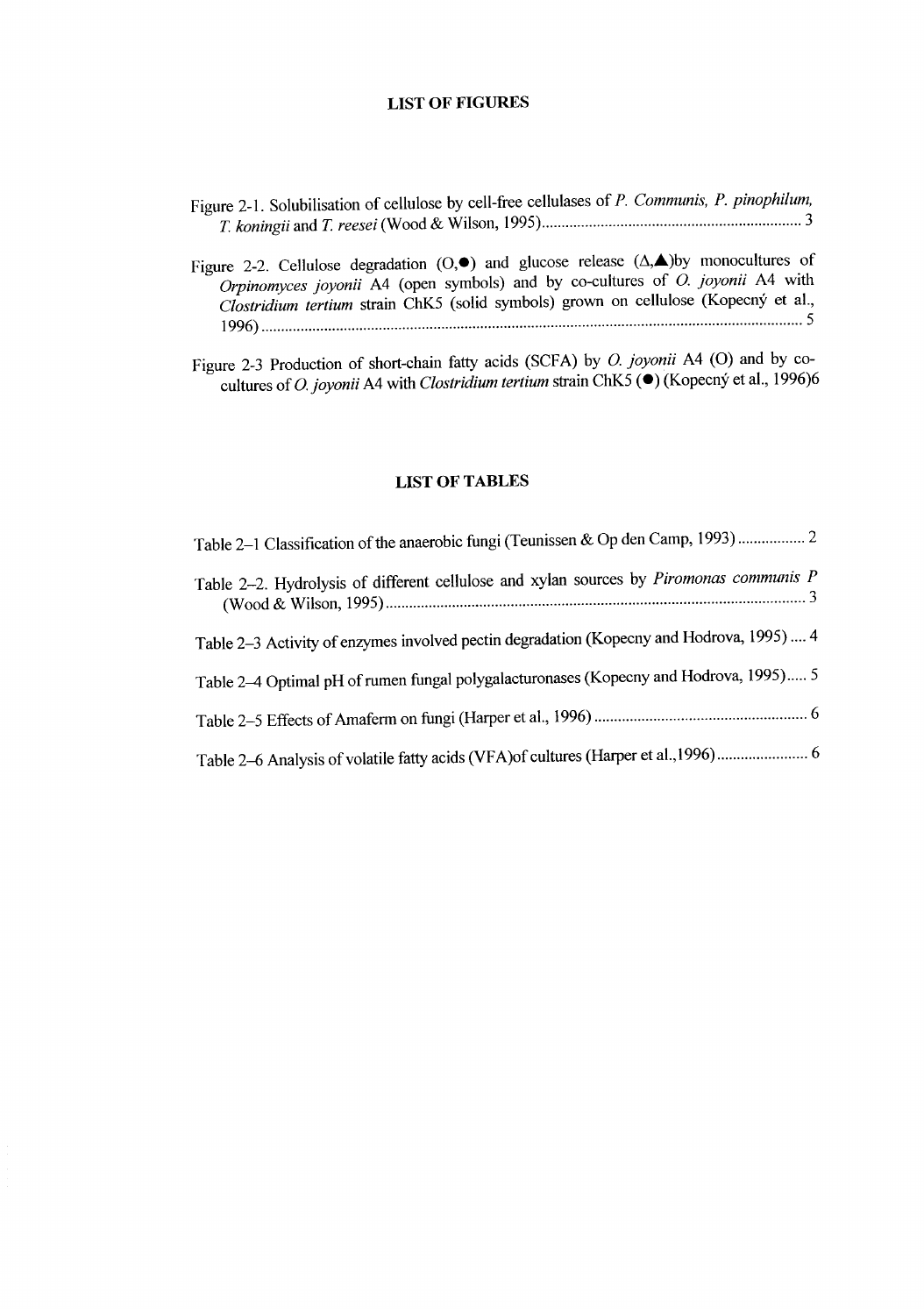## 1. Introduction

lays. The biodegradation efficiency decreases to  $30\%$  when the equilibrium pH is lowered to 6.5 due to the lower ammonia concentration and the solid retention time equal to 25 days. concentration higher than  $\frac{1}{3}$  g/l due to the leeding of urea and a solid retention time of about  $\frac{1}{3}$  $\sigma$  s equal to about 40  $\%$  if the system is operated at an equilibrium prior  $\sigma$ , an ammonia The total biodegradation efficiency of the faecal material in the thermophilic anaerobic reactor

 $b$  possible possible possible the faecal material. This document focuses on the possible possible introduction of anaerobic fungi. Anaerobic fungi are the inhabitants of the digestive tract of herbivorous mammals, ruminants as well non-ruminants. These fungi produce and secrete enzymes to hydrolyse specific compounds such as cellulose, pectin, xylan and other plant derived recalcitrant compounds. TN41.3 reviewed already well known organisms that may be used to increase the

Microscopic evaluation of the content of the demonstration reactor in conditions reported in TN 43.3 showed that no fungi are present in the inoculum. This means that it can be interesting to introduce anaerobic fungi in the first compartment to improve the biodegradation efficiency of fibrous material.

# 2. Anaerobic fungi

#### 2.1 Introduction

species, *Penicillium pinophilum/juniculosum* and *Fusarium solani.* These aerobic fungi can b cultivated in axenic cultures to produce the cellulase. The product can be purified so that the pure enzyme cellulase is remaining. This kind of cellulase may be used to pre-treat the faecal material or the recalcitrant fraction of it. Yet, it is not possible to introduce this kind of fungi directly in the reactor because the operation conditions are not favourable for survival and growth of this species. glucose from cellulose. Particulary notable in this regard are the cellulases of *Trichoderma* Extracellular microbial cellulase is of major importance for industrial purposes to produce

far, is their production and secretion of a range of polysacchariae degrading enzyme including cellulases, xylanases and glucosidehydrolases. Most of the in vitro studies on the location of fiber-degrading enzymes produced by anaerobic fungi indicate that they are predominantly extra-cellular and free in the culture liquid. Therefore anaerobic fungi and their enzymes could be interesting for many biotechnological applications including saccharafication of lignocellulosic residues. Fungi can be found in various of natural ecosystems such as soil but some specific genera are known which are associated with the gastro-intestinal tract of herbivorous mammals, ruminants as well non-ruminants. Faeces is the major route for transfer of anaerobic fungi (Wubah et al. 1991b). One of the major characteristics of all anaerobic fungi examined as thus

#### *2.2* Classification

*@ontales was* in fact a zoosporic stage of an obligate anaerobic *Neocallimastix* named In  $1975$  it was first found that an ovine rumen inhabitant which was known as a flagella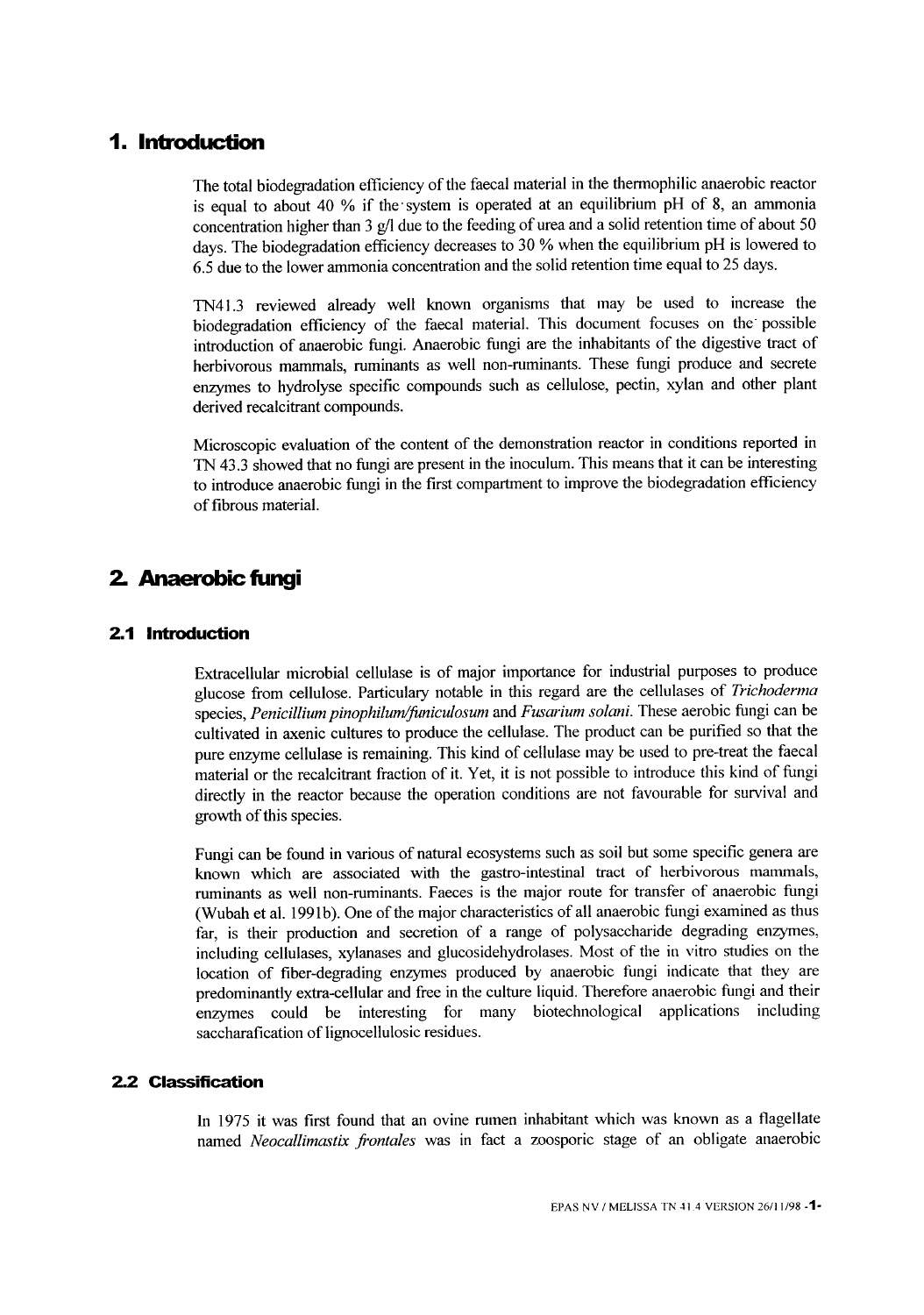chytridiomycete fungus. During the eighties research was performed to identify and classify anaerobic fungi. The classification of anaerobic fungi is shown in Table 2-l.

colonisation in herbivores requires a high fiber diet and a capacious organ for fermentative digestion. from ruminant like animals such as the kangaroo. Present results indicate that fungal Anaerobic fungi have been isolated from foregut fermentors, ruminants such as cattle as well

| <b>Division</b>    | Eumycota              |                 |  |  |  |
|--------------------|-----------------------|-----------------|--|--|--|
| <b>Subdivision</b> | Mastigomycotina       |                 |  |  |  |
| <b>Class</b>       | Chytridiomycetes      |                 |  |  |  |
| Order              | Spizellomycetales     |                 |  |  |  |
| <b>Family</b>      | Neocallimasticaceae   |                 |  |  |  |
| <b>Genus</b>       | <b>Species</b>        | <b>Host</b>     |  |  |  |
| Neocallimastix     | N. frontalis          | sheep           |  |  |  |
|                    | N. hurleyensis        | sheep           |  |  |  |
|                    | N. patriciarum        | sheep           |  |  |  |
| Caecomyces         | C. communis           | sheep           |  |  |  |
|                    | C. equi               | horse           |  |  |  |
| Piromyces          | P. communis           | sheep           |  |  |  |
|                    | P. dumbonica          | Indian elephant |  |  |  |
|                    | P. mae                | horse           |  |  |  |
|                    | P. rhizinflata        | ass             |  |  |  |
| Orpinomyces        | $O.$ bovis            | cattle          |  |  |  |
|                    | $O.$ joyonii*         | sheep           |  |  |  |
| Ruminomyces        | R elegans             | cattle          |  |  |  |
|                    | $R$ . mucronatans $*$ | cattle          |  |  |  |

Table 2–1 Classification of the anaerobic fungi (Teunissen & Op den Camp, 1993)

\*Original names were *Neocallimastix joyonii* and *Anaeromyces mucronatans* respectively

#### 2.3 Cellulose biodegradation by Neocallimastix frontalis

*reesei* (Wood et al. 1986). 2: aerobic fungus *frontalis* have an higher cellulose digestion capacity for cellulose than the cellulase of the  $en$ doglucanases, exoglucanases and  $p$ -glucosidases and can be produced both by aerobic and anaerobic fungi. Comparative study has shown that the extracellular cellulolytic enzymes of N. Many microorganisms can grow on cellulose but few synthesize the complete enzyme systems that can effect the hydrolysis of crystalline cellulose material. Those enzyme systems comprise

The initiation of cellulose degradation (amorphogenesis) by anaerobic fungi differs from the mechanism (oxidative or other non-hydrolytic processes) described for aerobic fungi.

cellulase that was able to solubilize crystalline cellulose to the extent of 98  $\%$  in 72 h Wood et al (1986) found that the anaerobic rumen fungus *Neocallimastix frontalis* when grown in co-culture with the methanogenic bacteria *Methanobrevibacter smithii* produced a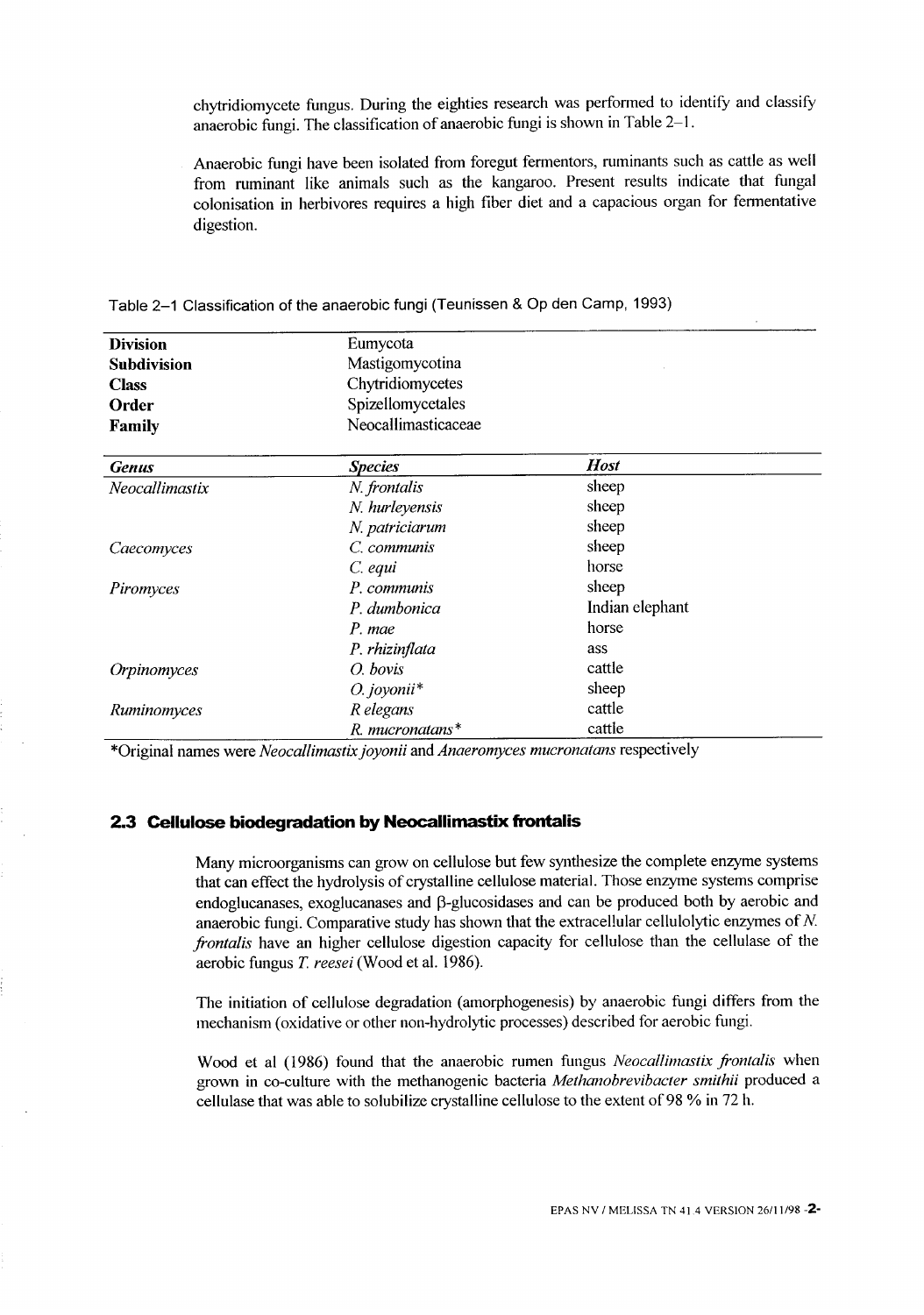#### 2.4 Cellulose biodegradation by Piromonas

*M smithii* co-culture. The cell-free culture fluid is also very rich in xylan-degrading *fiontalis*  enzymes. A new anaerobic rumen fungus *Piromonas communis* was selected from sheep digesta and cultured on cotton fibre. This fungus contains an extracellular cellulase that can solubilize hydrogen-bond-ordered cellulose at a rate greater than that shown by the cellulase of the N.

& Wilson, 1995). *reesei* and Penicillum pinophilum (Wood *Trichoderma*  The hydrolysis of cellulose and xylan obtained from Graminacea by cell-free cellulase from *Piromonas communis* was compared with cell-free cellulases from *Trichoderma koningii,*

*reesei.* pH 6.0 for *P. communis; 50°C* and pH 5.0 for *P. pinophilum, 7: koningii* and i?  $\alpha$  experiment was performed under the optimal conditions for each origin of central  $\alpha$ . *Rollingii and I. reesel.* It appeared that the cell-free cellulase of T. *Communis* hydrolysed cellulose with an efficiency of 85 % within a period of 48 hours. This was significant higher compared to the hydrolyses noticed in the other applications in which only 7% to 12% was hydrolysed. A notable property of the *P. communis* enzyme was the approximate linearity of the rate of hydrolysis of the cellulose substrate. Notice that the Figure 2-l compares the solubilisation of cellulose obtained from cotton fibre by *P. communis, P. pinophilum,* 



and *T. reesel* (Wood & Wilson, 1995 Figure 2-1. Solubilisation of cellulose by cell-free cellulases of *P. Communis, P. phophilum, T. Koningi*<br>Figure 2-1. Solubilisation of cellulose by cell-free cellulases of *P. Communis, P. phophilum, T. Koningi* 

Table 2-2 reports the results of a comparative experiment in which 5 mg cellulose or xyla n derived from different sources are hydrolysed by the cellulase of *Piromonas communis.* It appeared that cellulose and xylan obtained from plant material, mainly from Graminacea, are quite well hydrolysed.

| Table 2-2. Hydrolysis of different cellulose and xylan sources by Piromonas communis P (Wood & |  |  |  |  |  |
|------------------------------------------------------------------------------------------------|--|--|--|--|--|
| Wilson, 1995)                                                                                  |  |  |  |  |  |

| <b>Substrate</b>             | Reducing sugar $(\mu g)$ | <b>Relative to cotton fibre</b> |
|------------------------------|--------------------------|---------------------------------|
| Cotton fibre                 | 1705                     | 100                             |
| Whatman cellulose powder     | 679                      | 40                              |
| Barley straw alpha-cellulose | 549                      | 32                              |
| Oat straw alpha cellulose    | 1394                     | 82                              |
| Ryegrass alpha cellulose     | 1136                     | 67                              |
| Birchwood xylan              | 2275                     | 133                             |
| Oat spelt xylan              | 2773                     | 163                             |
| Ryegrass cell walls          | 1136                     | 67                              |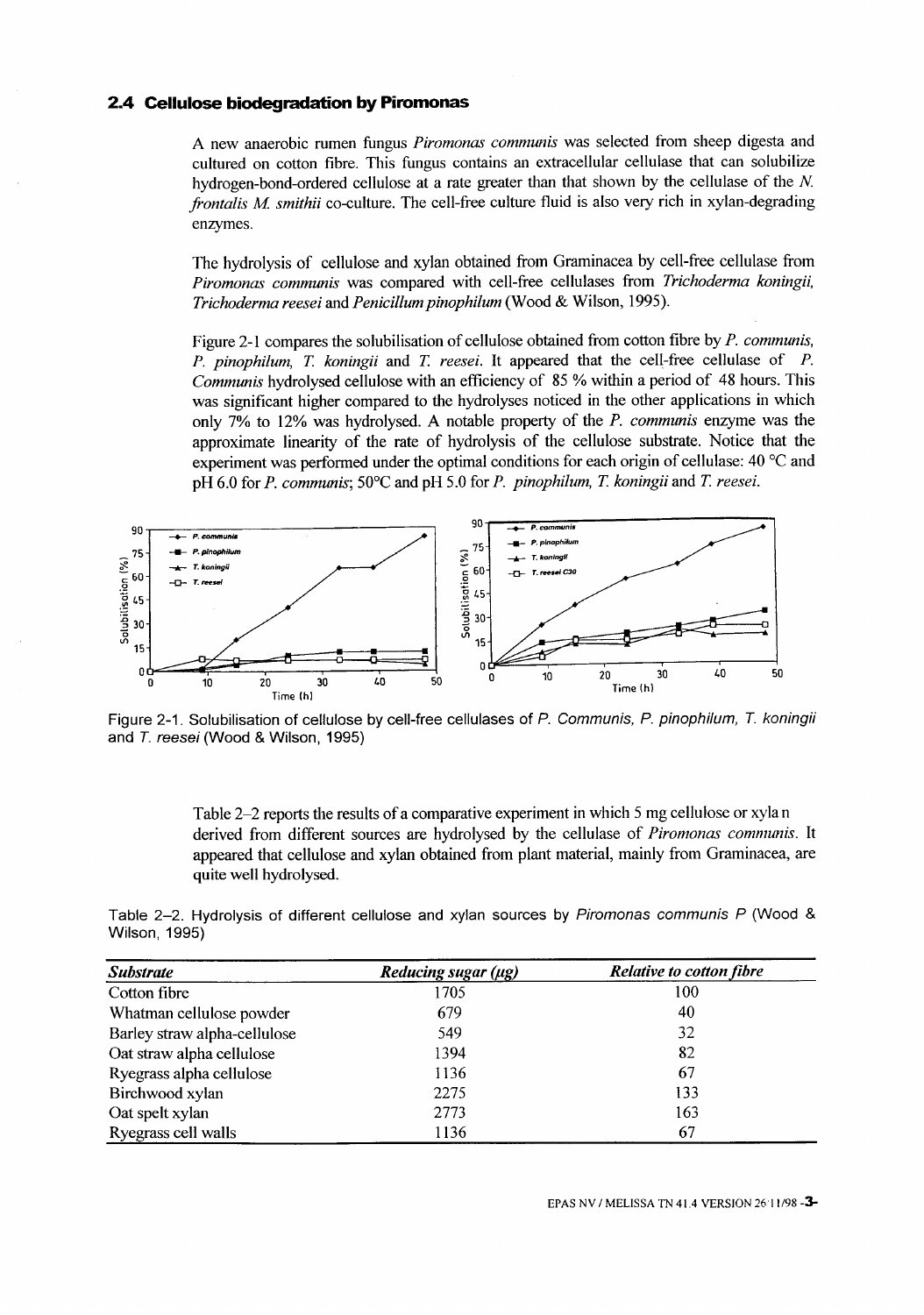tays at 40 °C, over a pH range 6.0-6.8. "C and at -18°C. In the presence of cellulose the cellulase is still very active over a period of several The high activity of cellulase of P. communis is presumably due to very specialised environment which these fungi live. Those fungi exist in an environment containing very high concentrations of predatory microorganisms. Therefore the enzymes of anaerobic fungi must act quickly before the substrate is conolised by other cellulolytic microorganisms. However the activity of the cell-free enzyme is lost in a relatively short time. *P. communis* cellulase is relatively unstable when kept at 4

#### 2.5 Hemicellolose biodegradation

 $a$ gae, rumen bactería and a variety of invertebrate animals (Dekker  $\alpha$  Kichards 1970) @1,6linked D-xylose backbone with arabinofuranose, glucuronic acid and methylglucuronic acid. Enzymes degrading xylan are produced by various microorganisms including terrestrial bacteria, Hemicellulose is the second most abundant polysaccharide in nature and consists largely of xylan, a

*frontalis* and an endoxylanase from *Piromyces sp.* strain E2. The p-xylosidase has a small activity towards xylan (the substrate for endoxylanase). The endoxylanase of *Piromyces* sp. strain E2 has a high activity on oat spelt xylan. The products of the enzyme were xylo-oligosaccharides and no xylose was found. I wo xylanases obtained from anaerobic fungi are described. A p-xylosidase from *Neocalitmasti* 

#### 2.6 Pectin biodegradation

the main one at  $pH$  6.0. another optimum at  $pr1/3$ . In the endocellular fraction the enzyme possesses other optima besides  $exocellular$  polygalacturonase had  $pH$ -optimum at  $pH$  6.0, except the strain  $H15$  which showe  $strains$  is found in the case of endocellular pectin tyase and polygalacturonase. The propulation of polygalacturonase were observed in endocellular and exocellular fractions (Table 2-4). All Neocallimastix sp. H<sub>15</sub>, JL3 and OC and *O. joyonii* A4 are given in . The highest activity in an rumen fluid of a sheep. All pectinolytic isolates utilized glucose, cellobiose, cellulose, *sp. H15* from fructose xylose and lactose. No growth was observed in the presence of galactose, galacturonic acid and arabinose. Pectinase activities found in endocellular and exocellular fractions of camel, *Neocallimastix sp.* JL3 from faeces of a red deer, *Neocallimastix sp.* OC and *Neocallimastic* 1984; Paster and Canale-Parola 1985). *Orpinomyces joyonii* A4 was isolated from futilen fillio of a polygalacturonase, endo- and exo-pectase lyase and pectin esterase (wojciechowicz and Ziolecki Pectin can be degraded by some rumen fungi. These microbes produce mainly exo-

Table 2-3 Activity of enzymes involved pectin degradation (Kopecny and Hodrova, 1995)

|                    | <b>Fungal strain</b> |              |                 |                 |
|--------------------|----------------------|--------------|-----------------|-----------------|
| Enzyme activity    | A4                   | OC           | H <sub>15</sub> | J <sub>L3</sub> |
| Polygalacturonase* |                      |              |                 |                 |
| Exocellular        | $46+9$               | $29 \pm 6$   | $10+3$          | $27 \pm 10$     |
| Endocellular       | $251 \pm 62$         | $43\pm3$     | $435 \pm 50$    | $167 \pm 11$    |
| Pectate lyase*     |                      |              |                 |                 |
| Exocellular        | $110+39$             | $83 + 7$     | $29+17$         | $1+2$           |
| Endocellular       | $69+2$               | $31\pm1$     | $91 + 4$        | $49 + 5$        |
| Pectin lyase*      |                      |              |                 |                 |
| Exocellular        | 142±4                | $185 \pm 89$ | $166+41$        | $93 + 24$       |
| Endocellular       | $258 + 17$           | $274 \pm 5$  | $294 \pm 17$    | $908 \pm 22$    |
|                    |                      |              | $\sim$          |                 |

\* Enzyme activity is expressed in µg galacturonic acid h'mg protein

EPAS NV / MELISSA TN 41.4 VERSION 26/11/98 - 4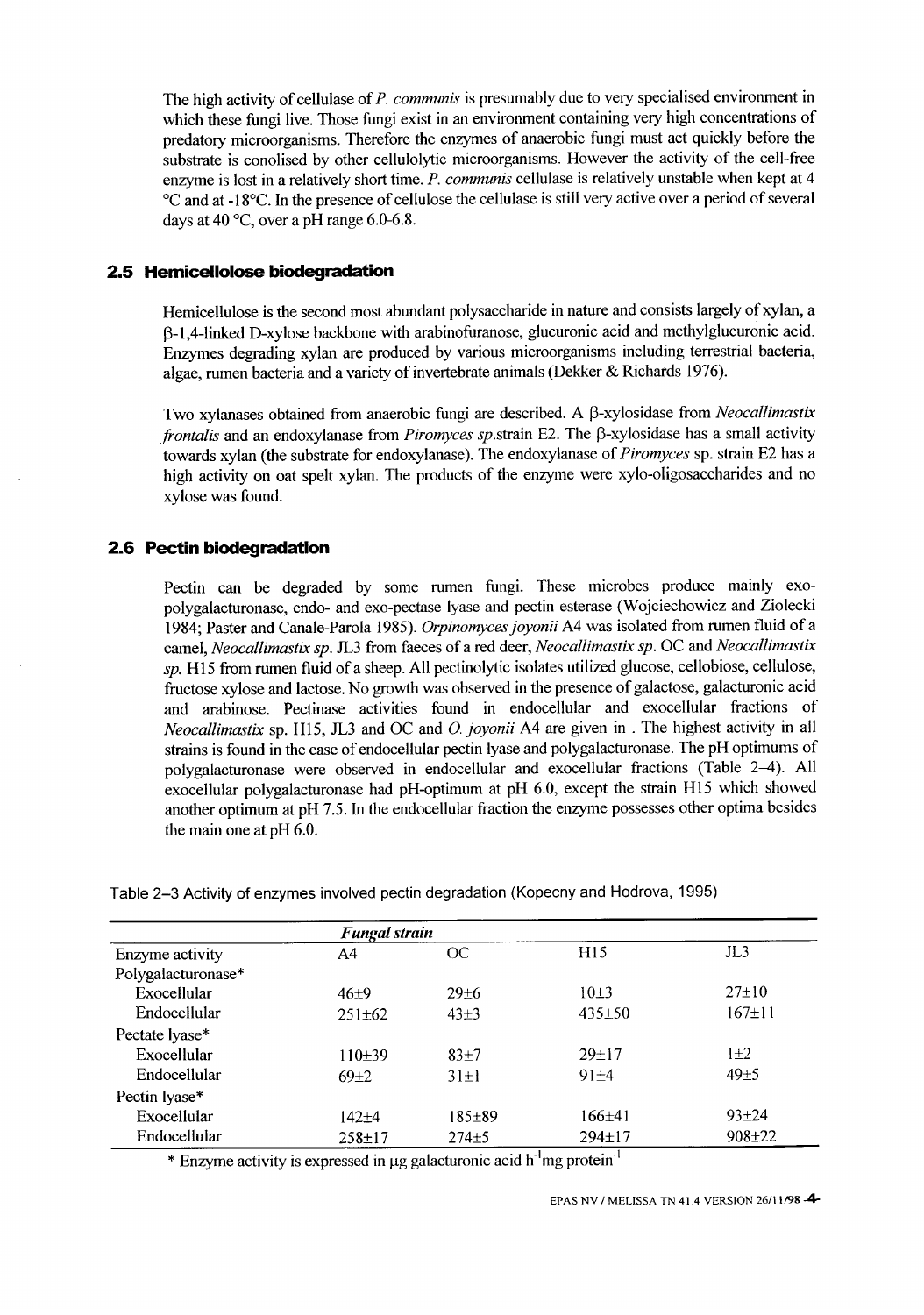| Toble 2–4 Optimal pH of rumen fungal polygalacturonases (Kopecny and Hodrova, 1995) |  |  |
|-------------------------------------------------------------------------------------|--|--|
|-------------------------------------------------------------------------------------|--|--|

|              | <b>Fungal strains</b> |           |          |           |  |  |  |
|--------------|-----------------------|-----------|----------|-----------|--|--|--|
| Fractions    |                       | ОC        | H15      | JL3       |  |  |  |
| Exocellular  | 5.0                   | 6.0       | 6.0, 7.5 | 6.0       |  |  |  |
| Endocellular | 6.0, 8.1              | 5.05, 6.0 | 6.0, 8.1 | 6.5, 8.55 |  |  |  |

### 2.7 Antagonism between chitinolytic organisms and anaerobic fungi

elease of glucose (Figure 2-2). Co-culture of the fungus with *Clostridium sp*. ChK5 inhibited cellulose degradation and no free glucose was detected. issociation with the rumen chitinolytic bacterium *Clostridium* sp. strain ChK5 (Kopecny et al. 1996). Pure culture *Orpinomyces joyonii A4* showed biphasic cellulolysis which resulted in the The anaerobic fungi *Orpinomyces joyonii A4 was* cultivated on crystalline cellulose alone and in



oyonii A4 (open symbols) and by co-cultures of O*. joyonii* A4 with Clos*tridium tertium* strain ChK! (solid symbols) grown on cellulose (Kopecny et al., 1996) Figure 2-2. Cellulose degradation (O, $\bullet$ ) and glucose release (∆,▲)by monocultures of O*rpinomyce* 

bresence of stain CHK5 depressed the formation of short-chain fatty acids as shown in figure 2-3. Pure culture of *O. joyonii* A4 metabolise cellulose to formate, acetate, ethanol and lactate. The

These results suggest that in addition to protozoal chitinases (Morgavi et al. 1994) chitinases from bacteria may play a role in the regulation of cellulolysis by anaerobic fungi when chitinolytic bacteria are present in significant numbers.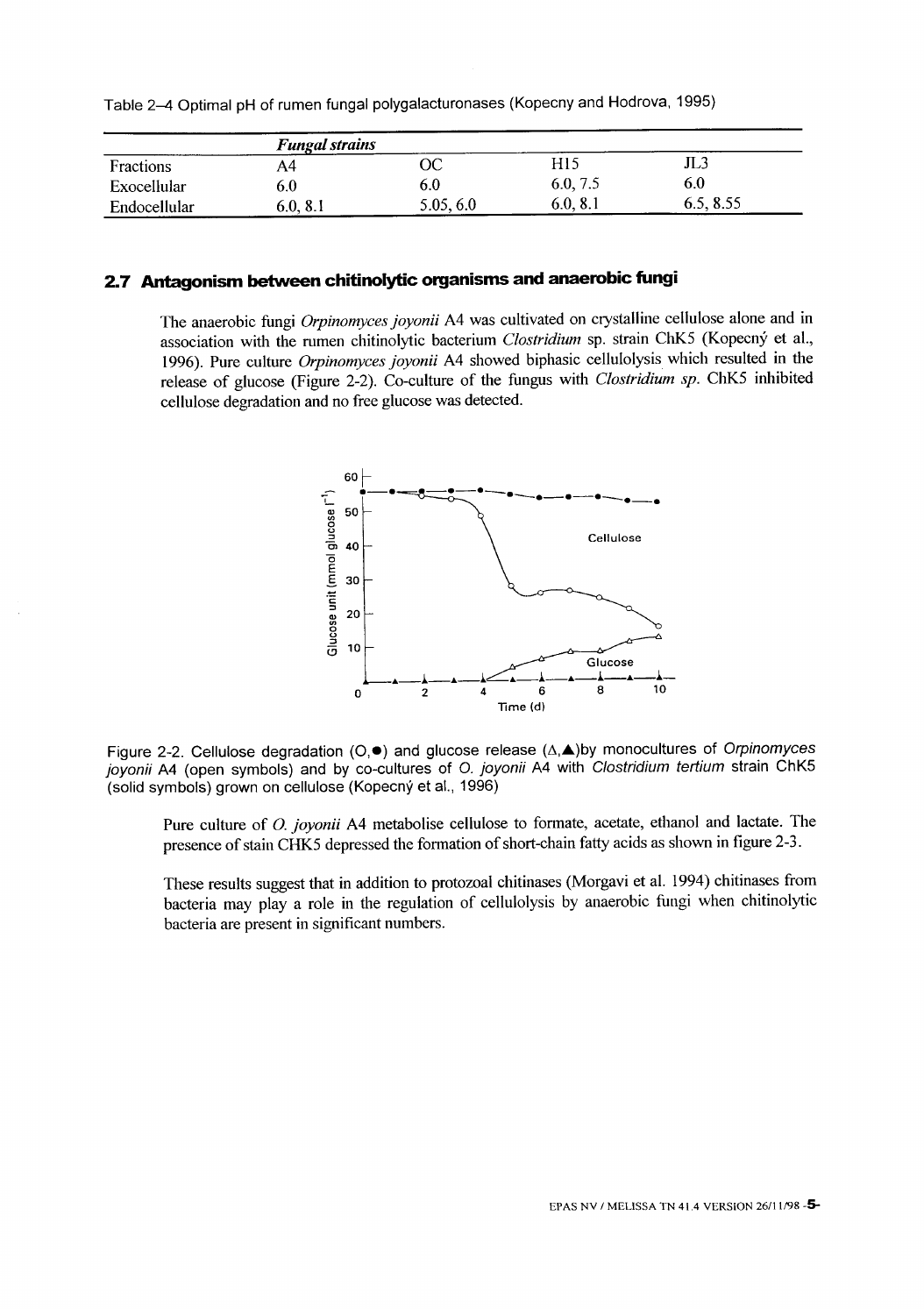

joyonii A4 with *Clostridium tertium s*train ChK5 (●) (Kopechy et al., 1996 Figure 2-3 Production of short-chain fatty acids (SCFA) by 0. Joyonii A4 (O) and by co-cultures of  $\sqrt{ }$ 

## 2.8 Effect of *Asperginus oryzae* fermentation extract on anaerobic fungi

function the extract on the volatile fatty acids produced by each of the three fungal species is shown in Table 2-6, where an increase in the production of acetate and total volatile fatty acids is noticed. cellulase and in protein and culture mass production in the presence of extract (Table 2-5). presence of soluble extracts of Amaterin. After 48 h of growth, N. *frontalis* EB 188, *P.*<br>PW 2006 h of the solution of *communis* DC 193 and *Orpinomyces* ssp. RW 206 showed an increase in the secretion of rumen pH (www.vitaferm.com). Laboratory studies have suggested that fungi accelerated cellulose-degrading activities and more rapid lactate-uptake systems in the of fumen microflora, to increase fiber breakdown and digestive efficienty and to stabilize addition of *Aspergitus oryzae* fermentation extract (i.e. Amarelin) (Harper et al., 1996). This fermentation extract is often included in the diet used for cattle to stimulate growth and activity *Aspergillus Neocallimastic~ontalis* EB 188, *Piromyces communis* DC 193 and *Orpinomyces* ssp. RW 200, isolated from cattle, were used to investigate the response of these fungi to the response of  $\frac{1}{2}$ Three fungi

| <b>Fungus</b> | <i>Increase</i> $(\%)$ |                     |              |                      |
|---------------|------------------------|---------------------|--------------|----------------------|
|               | <b>Endoglucanase</b>   | Supernatant protein | Culture mass | <b>B-Glucosidase</b> |
| <b>EB</b> 188 | 135.5                  | 14.3                | 115.7        | 113.9                |
| <b>RW 206</b> | 127.1                  | 121.7               | 131.0        | 99.5                 |
| DC 193        | 120.2                  | 125.8               | 118.7        | 115.2                |

Table 2-5 Effects of Amaferm on fungi (Harper et al., 1996)

Table 2-6 Analysis of volatile fatty acids (VFA)of cultures (Harper et al., 1996)

| <b>Fungal</b><br>strain | <b>Treatment</b> | <b>Acetate</b><br>(mmol/ml) | <b>Acetate</b><br>$increase$ %) | <b>Total VFA</b><br>(mmol/ml) | <i>VFA</i><br>increase $(\%)$ |
|-------------------------|------------------|-----------------------------|---------------------------------|-------------------------------|-------------------------------|
| <b>EB</b> 188           | Control          | 6.94                        |                                 | 7.01                          |                               |
|                         | Extract          | 7.77                        | 11.96                           | 8.62                          | 22.97                         |
| <b>RW 206</b>           | Control          | 7.25                        |                                 | 7.30                          | -                             |
|                         | Extract          | 8.22                        | 13.38                           | 8.70                          | 19.18                         |
| DC 193                  | Control          | 6.95                        |                                 | 7.38                          | ۰                             |
|                         | Extract          | 7.16                        | 3.02                            | 8.82                          | 19.51                         |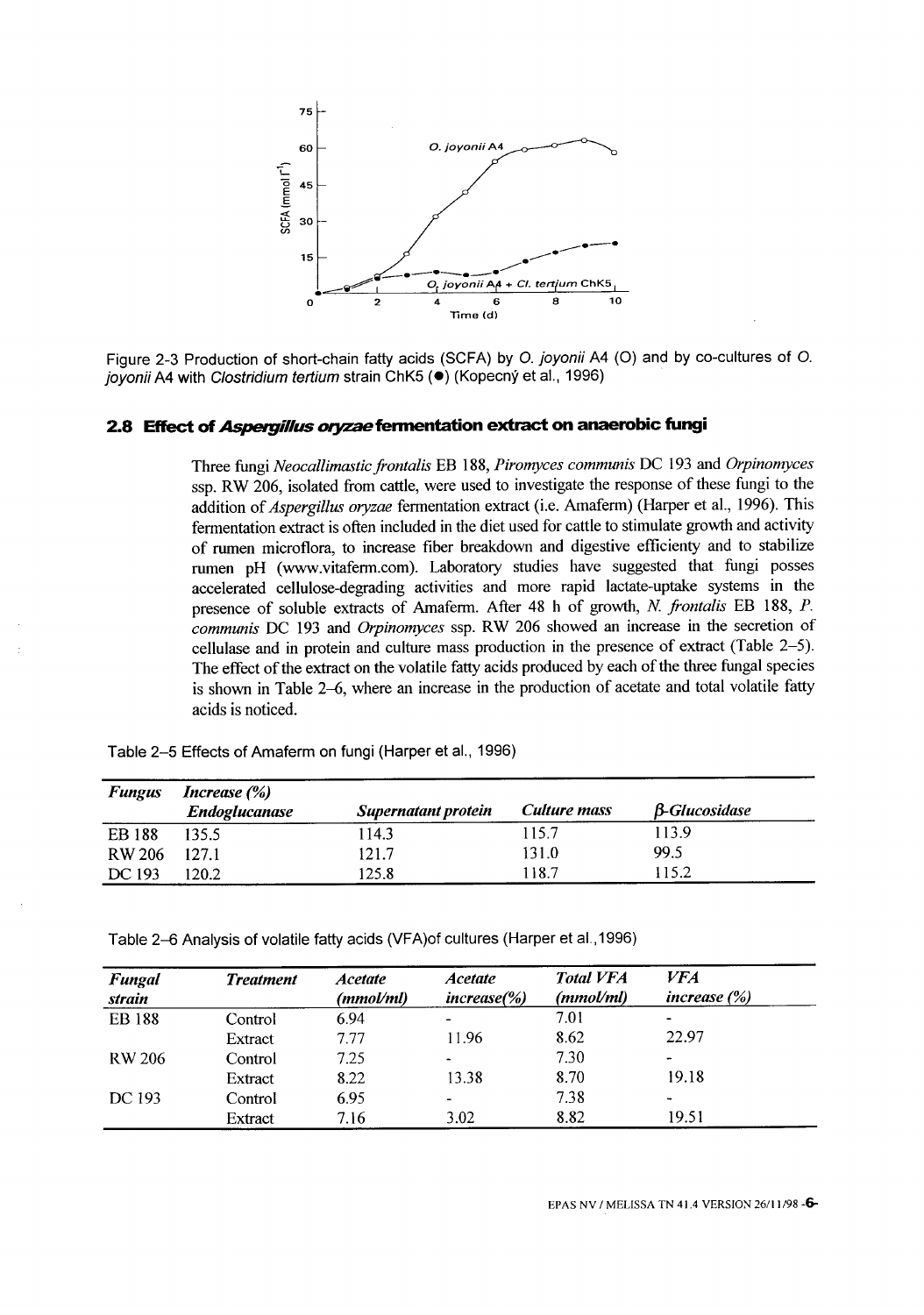xtract addittion also caused an increase in the production of volatile fatty acids. The components in the extract responsible for the stimulation are soluble. he growth rate and the secretion of proteins and cellulases were accelerated in the presence of extract.

## 3. Conclusions

ly Lowe et al. (Lowe et al., 1985). This method involves the use of plate cultures and the growth of anaerobic fungi on defined media. The feasibility of this method can be questioned because of the difficult procedure used for cultivation and growth. Therefore an additional aerobic reactor proposed in TN41.3, containing aerobic fungi is easier to carry out. Pretreatment of faecal material in an additional reactor containing anaerobic fungi may improve the biodegradability by the anaerobic association of the first compartment. Yet, it was reported by Morgavi et al (1994) that also antagonistic effects between anaerobic bacteria and anaerobic fungi can occur. or of the *N. frontalis M. smithii* co-culture was used. The use of enzymes of anaerobic fungi may improve the biodegradability of human faecal material or the recycled recalcitrant fraction. Faecal matter of sheep contain anaerobic bacteria and can be used as an inoculum. Isolation and growth of anaerobic fungi can be performed according to the method described xtracellular cellulase of *Piromonas* species is higher than when cellulase of aerobic bacteria Anaerobic fungi may degrade cellulose, hemicellulose and pectin with a higher efficiency compared to other types of micro-organisms. The cellulose biodegradation rate of the